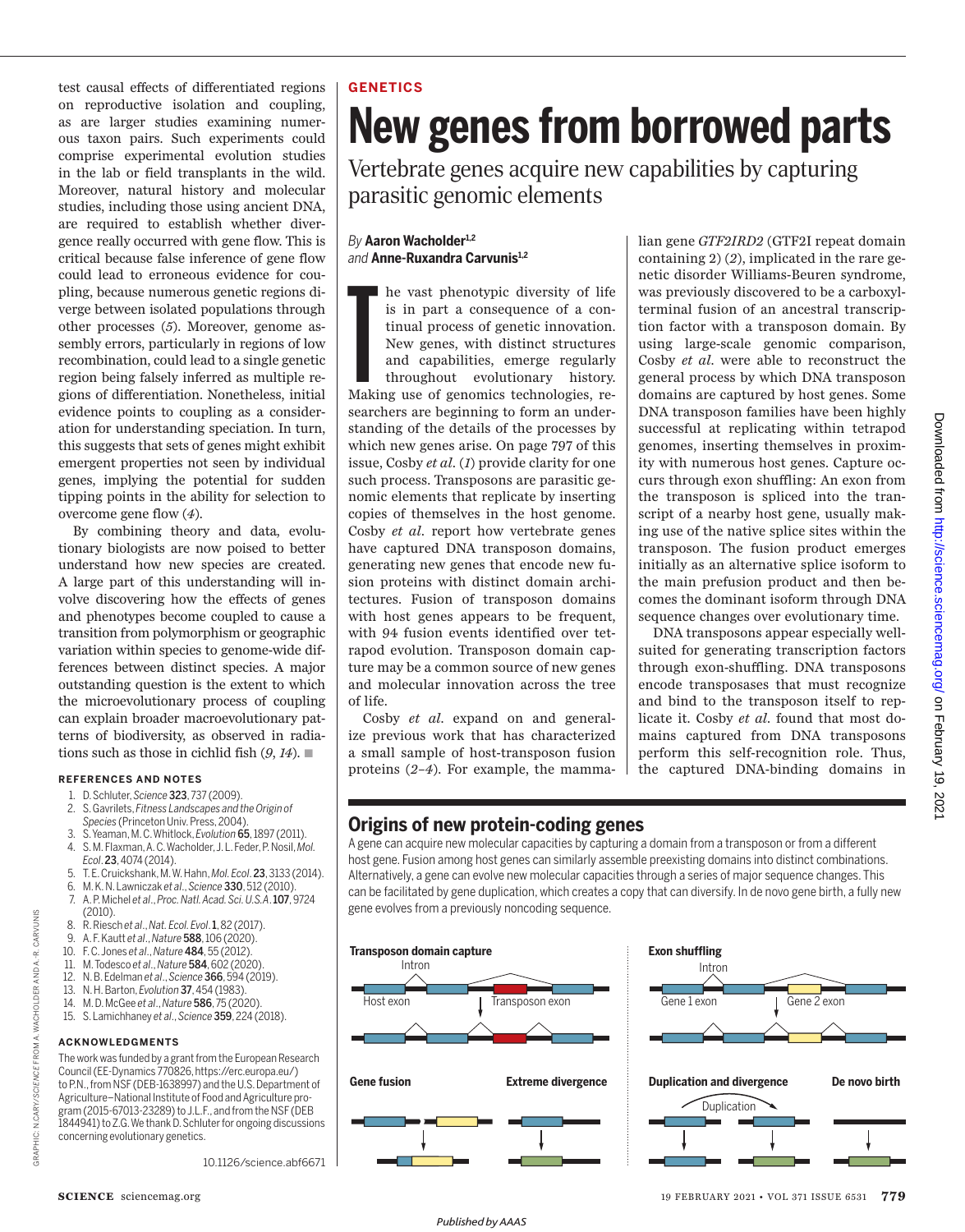the fusion protein will initially bind to copies of the transposon itself. Because these copies are common throughout the genome after a period of successful transposon replication, the transposon family provides both DNA binding capacity to the new fusion protein and an initial set of binding sites throughout the genome. A skeleton of a regulatory subsystem is thus formed immediately, which can be further refined though coevolution of the fusion gene and the corresponding DNAbinding sites of the encoded fusion protein. In support of this model, Cosby *et al*. show that four recently evolved fusion proteins with captured transposon DNAbinding domains repress transcription of genes downstream of the transposon binding site. For example, the bat transcription factor KRABINER, a fusion with the DNA transposon *mariner*, binds both *mariner* and other sites throughout the genome, regulating hundreds of genes.

The study of Cosby *et al.* highlights the

**"...transposon domain capture is a common mechanism by which entirely new capacities can be obtained in genes..."**

key role of transposons as drivers of genetic innovation. In addition to genes that originate as hosttransposon fusions, full transposon genes can also be captured by the host. For example, the transposon-derived genes recombination activating gene 1 (*RAG1*) and *RAG2* are of central importance to

adaptive immunity, generating antibody diversity through recombination (*5*). Studies have found that hundreds of human genes appear to be derived from transposons, as are an abundance of long noncoding RNAs (lncRNAs) and regulatory sites (*6*). Why is host capture of transposons so common? Although transposons themselves are "selfish" elements that can reproduce at the expense of the host, their replicative success brings with it the spread of raw material for potential innovation throughout the genome. This raw material is not random but is already capable of activities involved in transposon replication. DNA-binding activity encoded by the transposon can be directly incorporated in transcription factors, and transposon-derived genes can make use of translocation activity already present in the transposon ancestor to generate diversity-promoting genomic rearrangements in somatic cells.

Historically, the focus of much research

on the generation of new genes has been on gene duplication followed by the diversification of these duplicates into distinct genes (*7*). However, many gene duplicates remain structurally similar to their parents. Cosby *et al*. demonstrate that transposon domain capture is a common mechanism by which entirely new capacities can be obtained in genes that were absent in the host parent, such as DNA-binding capacity. This is not specific to host-transposon interaction. Gene fusion and exon shuffling among host genes can similarly create new combinations of already-existing capacities (*8*). In contrast to this class of new geneformation mechanisms, in which the innovation consists of rearranging functional domains in new contexts, the phenomenon of de novo gene birth from a nongenic sequence generates completely new domains and genes. Although once thought rare, well-characterized cases of de novo gene birth have now been reported in numerous taxa (*9*). New genes and domains can

> also arise through extreme divergence, in which a sequence evolves beyond recognition through a series of molecular changes (*10*).

A major open question is the relative contributions of these mechanisms (duplication and divergence, gene rearrangement, de novo birth, and extreme divergence) to gene for-

mation and functional innovation (see the figure). Perhaps even more important will be to determine the distinct contexts in which these mechanisms contribute to innovation and how the mechanism of origin affects the type of molecular, physiological, and evolutionary impacts the newly created genes can have. Therefore, it is of great interest that Cosby *et al*. find that most domain capture events from transposons involve acquisition of DNA-binding domains and associated capabilities.  $\blacksquare$ 

#### **REFERENCES AND NOTES**

- 1. R. L. Cosby *et al*., *Science* 371, eabc6405 (2021).
- 2. H. J. Tipney *et al*., *Eur. J. Hum. Genet*. 12, 551 (2004). 3. R. Cordaux, S. Udit, M. A. Batzer, C. Feschotte, *Proc. Natl.*
- *Acad. Sci. U.S.A*. 103, 8101 (2006).
- 4. J. C. Newman, A. D. Bailey, H.-Y. Fan, T. Pavelitz, A. M. Weiner, *PLOS Genet*. 4, e1000031 (2008).
- 5. A. Agrawal, Q. M. Eastman, D. G. Schatz, *Nature* 394, 744 (1998).
- 6. I. A. Warren *et al*., *Chrom. Res* 23, 505 (2015).
- 7. J. S. Taylor, J. Raes, *Annu. Rev. Genet*. 38, 615 (2004).
- 8. L. Patthy, *Gene* 238, 103 (1999).
- 9. S. B. Van Oss, A.-R. Carvunis, *PLOS Genet*. 15, e1008160 (2019).
- 10. N. Vakirlis, A.-R. Carvunis, A. McLysaght, *eLife* 9, e53500 (2020).

10.1126/science.abf8493

## **PHYSICS**

# **A masing ladder**

A maser that amplifies emission of periodically modulated quantum states has uses in metrology

### *By* **Ren-Bao Liu1,2**

asers, the precedent and radio-frequency (rf) counterpart of lasers,<br>have many applications in metrol-<br>ogy, communication, and spectros-<br>copy. Jiang *et al.* (1) demonstrate<br>a new type of maser in which rf<br>radiation is amp quency (rf) counterpart of lasers, have many applications in metrology, communication, and spectroscopy. Jiang *et al.* (*1*) demonstrate a new type of maser in which rf sion from transitions between periodically modulated quantum states, called Floquet states (*2*), unlike a conventional maser, which uses transitions between stationary quantum states. The Floquet maser presents a phase-locked frequency comb equally spaced by the modulation frequency. With a modulating signal at a low frequency (1 to 100 mHz) converted to maser emission at high transition frequencies (~10 Hz) of ultranarrow spectral linewidth (<0.3 mHz), the authors overcome the lowfrequency noise problem in metrology and show that subpicotesla sensitivity of magnetometry is achievable. Conceivable applications of this work include precision clocks and detection of ultralight darkmatter particles such as axions.

The quantum emitters used are the nuclear spins associated with xenon-129 ( <sup>129</sup>Xe) nuclei, whose quantum states have long lifetimes (~14 s). A static magnetic field splits the quantum states of the nuclear spins into the upper and lower energy levels (see the figure). The periodic modulation of the magnetic field can be viewed as what would result from a magnet mounted onto an oscillator. The spins in the upper or lower levels, which point upward or downward, would be attracted or repulsed by the magnet and in turn offset the oscillator in the opposite direction. In quantum mechanics, the offset oscillator has a ladder of equally spaced energy levels, corresponding to the upper and the lower ladders of Floquet states.

Jiang *et al.* optically pump the <sup>129</sup>Xe spins to achieve population inversion (the up-

<sup>1</sup>Department of Computational and Systems Biology, School of Medicine, University of Pittsburgh, Pittsburgh, PA, USA. <sup>2</sup>Pittsburgh Center for Evolutionary Biology and Medicine, School of Medicine, University of Pittsburgh, Pittsburgh, PA, USA. Email: anc201@pitt.edu

<sup>&</sup>lt;sup>1</sup>Department of Physics, The Chinese University of Hong Kong, Shatin, New Territories, Hong Kong, China. <sup>2</sup>Hong Kong Institute of Quantum Information Science and Technology, The Chinese University of Hong Kong, Shatin, New Territories, Hong Kong, China. Email: rbliu@phy.cuhk.edu.hk